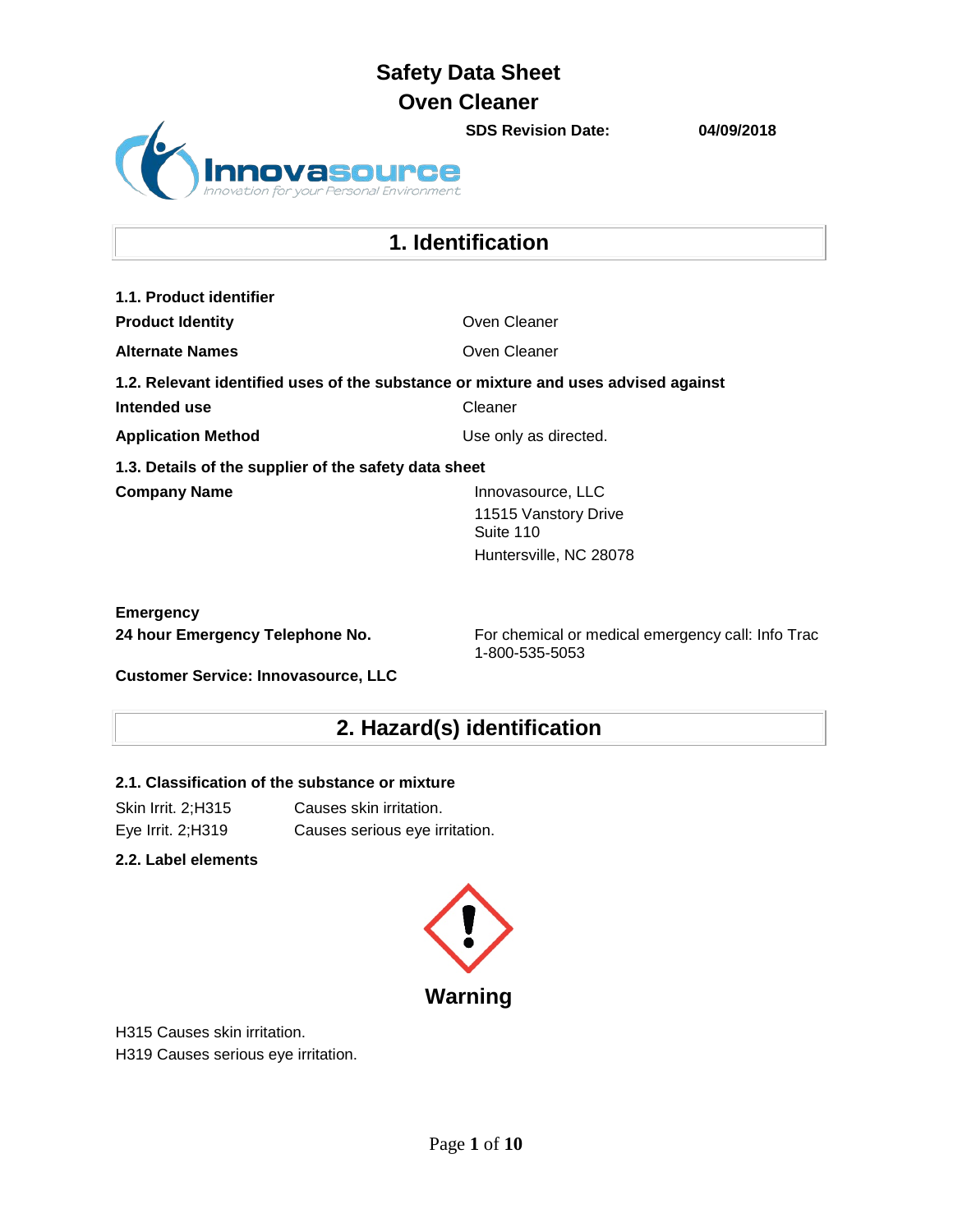**SDS Revision Date: 04/09/2018**



## **[Prevention]:**

P264 Wash thoroughly after handling.

P280 Wear protective gloves / eye protection / face protection.

### **[Response]:**

P302+352 IF ON SKIN: Wash with plenty of soap and water.

P305+351+338 IF IN EYES: Rinse cautiously with water for several minutes. Remove contact lenses if present and easy to do - continue rinsing.

P321 Specific treatment (see information on this label).

P332+313 If skin irritation occurs: Get medical advice / attention.

P337+313 If eye irritation persists: Get medical advice / attention.

P362 Take off contaminated clothing and wash before reuse.

#### **[Storage]:**

No GHS storage statements

#### **[Disposal]:**

No GHS disposal statements

## **3. Composition/information on ingredients**

This product contains the following substances that present a hazard within the meaning of the relevant State and Federal Hazardous Substances regulations.

| <b>Ingredient/Chemical Designations</b>                | Weight % | <b>GHS Classification</b> | <b>Notes</b> |
|--------------------------------------------------------|----------|---------------------------|--------------|
| Videt eQi Surfactant<br><b>CAS Number: Proprietary</b> | $1 - 5$  | Eye Dam. 2B;H320          | [1]          |
| Sodium Bicarbonate<br>CAS Number: 0000144-55-8         | $1 - 5$  | <b>Not Classified</b>     | [1]          |
| <b>Butyl diglycol</b><br>CAS Number: 0000112-34-5      | $1 - 5$  | Eye Irrit. 2;H319         | [1]          |
| Sodium hydroxide<br>CAS Number: 0001310-73-2           | $1 - 5$  | <b>Skin Corr. 1A:H314</b> | [1][2]       |

In accordance with paragraph (i) of §1910.1200, the specific chemical identity and/or exact percentage (concentration) of composition has been withheld as a trade secret.

[1] Substance classified with a health or environmental hazard.

[2] Substance with a workplace exposure limit.

[3] PBT-substance or vPvB-substance.

\*The full texts of the phrases are shown in Section 16.

# **Section 4. First aid measures**

### **4.1. Description of first aid measures**

**General** In all cases of doubt, or when symptoms persist, seek medical attention. Never give anything by mouth to an unconscious person.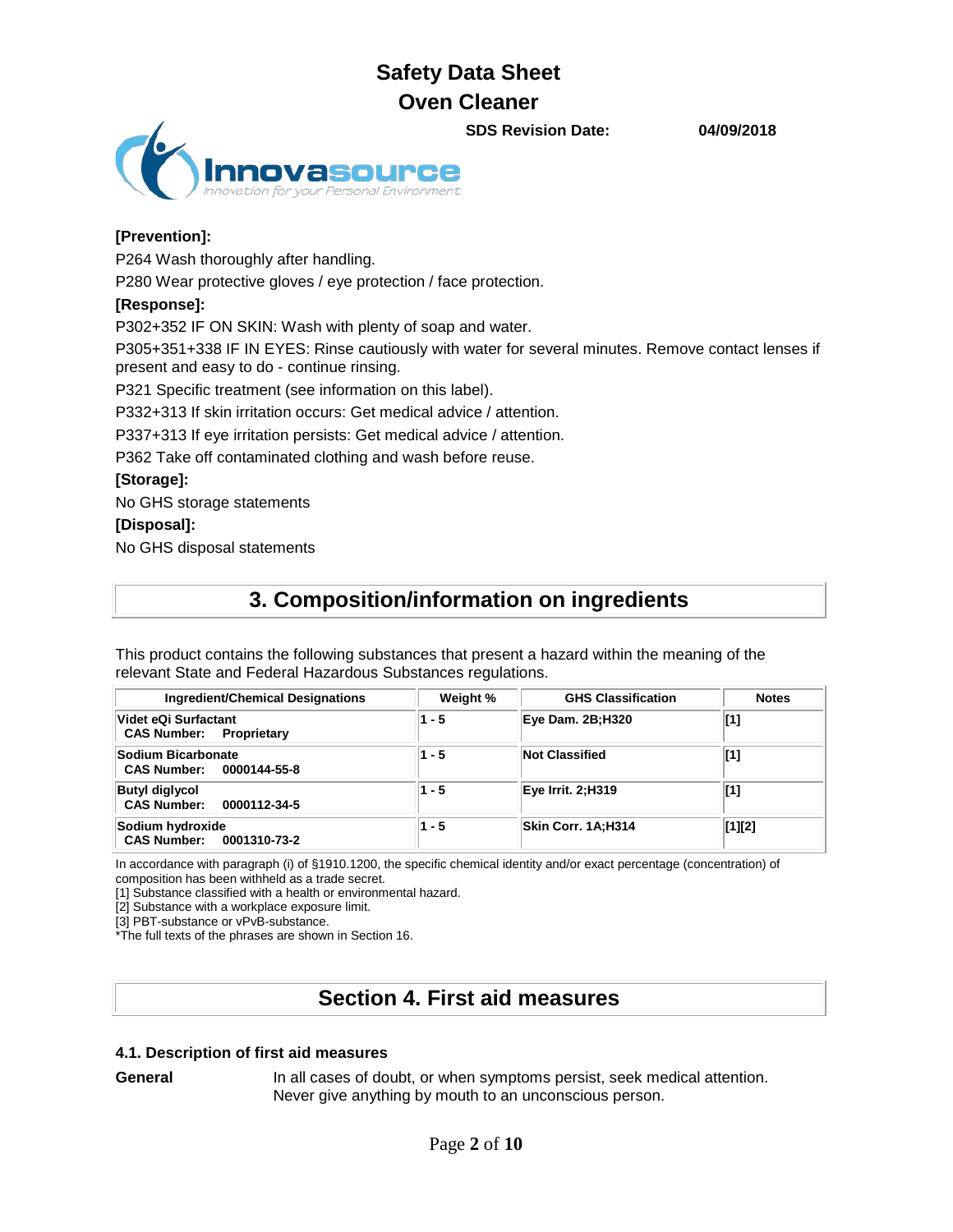**SDS Revision Date: 04/09/2018**



| <b>Inhalation</b>          | Remove to fresh air, keep patient warm and at rest. If breathing is irregular or<br>stopped, give artificial respiration. If unconscious, place in the recovery position<br>and obtain immediate medical attention. Give nothing by mouth. |
|----------------------------|--------------------------------------------------------------------------------------------------------------------------------------------------------------------------------------------------------------------------------------------|
| <b>Eyes</b>                | Irrigate copiously with clean water for at least 15 minutes, holding the eyelids<br>apart and seek medical attention.                                                                                                                      |
| <b>Skin</b>                | Remove contaminated clothing. Wash skin thoroughly with soap and water or<br>use a recognized skin cleanser.                                                                                                                               |
| Ingestion                  | If swallowed obtain immediate medical attention. Keep at rest. Do NOT induce<br>vomiting.                                                                                                                                                  |
|                            | 4.2. Most important symptoms and effects, both acute and delayed                                                                                                                                                                           |
| Overview                   | No specific symptom data available.<br>Treat symptomatically. See section 2 for further details.                                                                                                                                           |
| <b>Eyes</b><br><b>Skin</b> | Causes serious eye irritation.<br>Causes skin irritation.                                                                                                                                                                                  |

## **Section 5. Fire-fighting measures**

### **5.1. Extinguishing media**

Recommended extinguishing media; alcohol resistant foam, CO2, powder, water spray. Do not use: water jet.

### **5.2. Special hazards arising from the substance or mixture**

Hazardous decomposition: No hazardous decomposition data available.

### **5.3. Advice for fire-fighters**

None

**ERG Guide No.** 

## **Section 6. Accidental release measures**

### **6.1. Personal precautions, protective equipment and emergency procedures**

Put on appropriate personal protective equipment (see section 8).

### **6.2. Environmental precautions**

Do not allow spills to enter drains or waterways.

Use good personal hygiene practices. Wash hands before eating, drinking, smoking or using toilet. Promptly remove soiled clothing and wash thoroughly before reuse.

### **6.3. Methods and material for containment and cleaning up**

In case of spills, beware of slippery floors and surfaces. Flush with plenty of water to clean spillage area.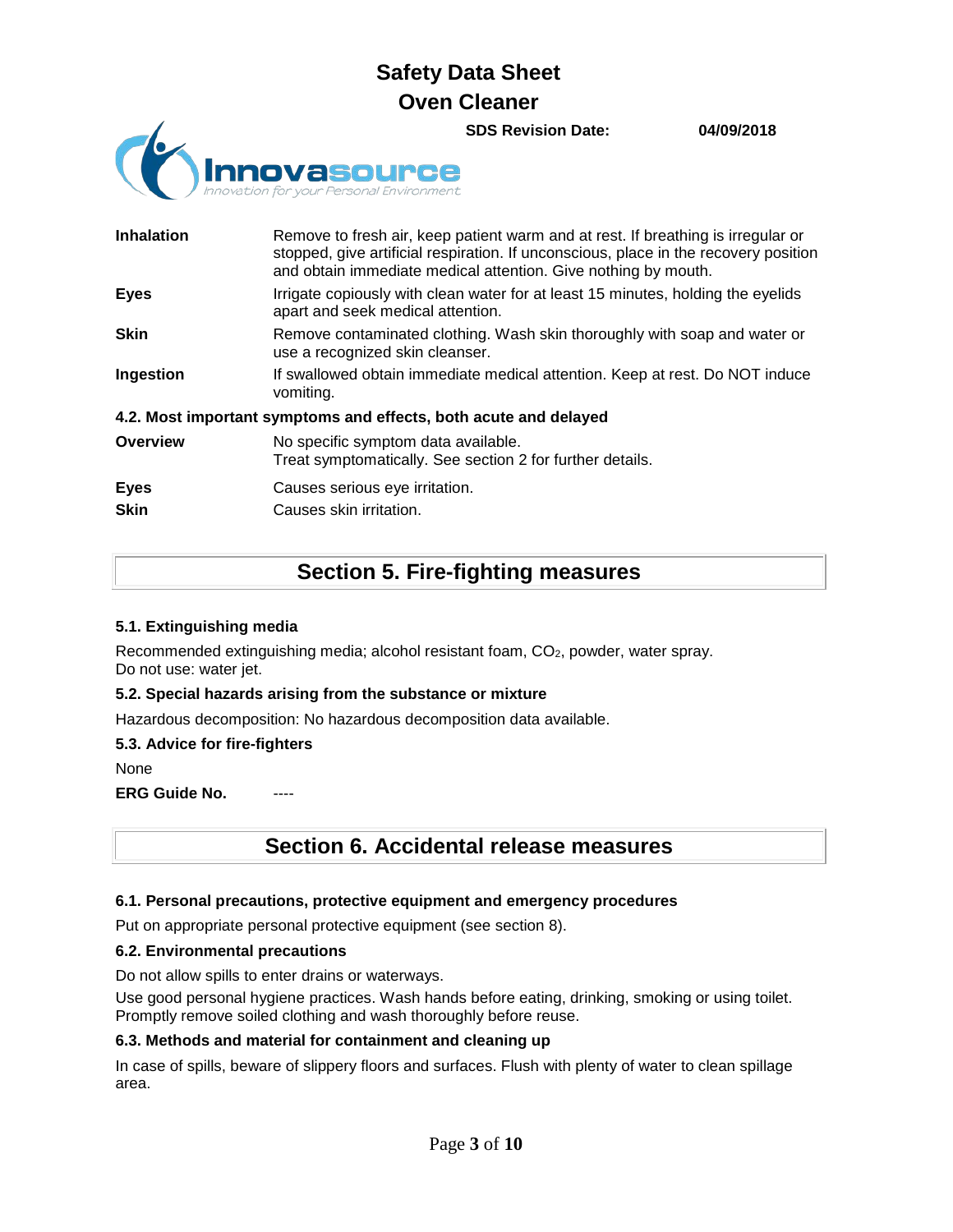

# **Section 7. Handling and storage**

### **7.1. Precautions for safe handling**

Handle containers carefully to prevent damage and spillage. See section 2 for further details. - [Prevention]:

### **7.2. Conditions for safe storage, including any incompatibilities**

No special storage precautions noted. Store above freezing.

Incompatible materials: No data available.

See section 2 for further details. - [Storage]:

#### **7.3. Specific end use(s)**

No data available.

## **Section 8. Exposure controls and personal protection**

#### **8.1. Control parameters**

| CAS No.                          | Ingredient           | <b>Source</b>        | Value                |
|----------------------------------|----------------------|----------------------|----------------------|
| 0000112-34-5                     | Butyl diglycol       | <b>OSHA</b>          | No Established Limit |
|                                  |                      | ACGIH                | No Established Limit |
|                                  |                      | <b>NIOSH</b>         | No Established Limit |
| 0000144-55-8                     | Sodium Bicarbonate   | <b>OSHA</b>          | No Established Limit |
|                                  | ACGIH                | No Established Limit |                      |
|                                  |                      | NIOSH                | No Established Limit |
| Sodium hydroxide<br>0001310-73-2 |                      | <b>OSHA</b>          | TWA 2 $mg/m3$        |
|                                  | ACGIH                | Ceiling: 2 mg/m3     |                      |
|                                  |                      | NIOSH                | $C2$ mg/m3           |
| Proprietary                      | Videt eQi Surfactant | <b>OSHA</b>          | No Established Limit |
|                                  |                      | ACGIH                | No Established Limit |
|                                  |                      | <b>NIOSH</b>         | No Established Limit |

#### **Exposure**

| 8.2. Exposure<br>controls |                                                                                                                                                           |
|---------------------------|-----------------------------------------------------------------------------------------------------------------------------------------------------------|
| <b>Respiratory</b>        | If workers are exposed to concentrations above the exposure limit they must<br>use the appropriate, certified respirators.                                |
| Eyes                      | Wear safety glasses with side shields to protect the eyes. An eye wash station<br>is suggested as a good workplace practice.                              |
| <b>Skin</b>               | Wear PVC or rubber gloves to keep skin contact to a minimum. Refer to the<br>manufacturer's recommendations regarding the suitability of any gloves used. |

**SDS Revision Date: 04/09/2018**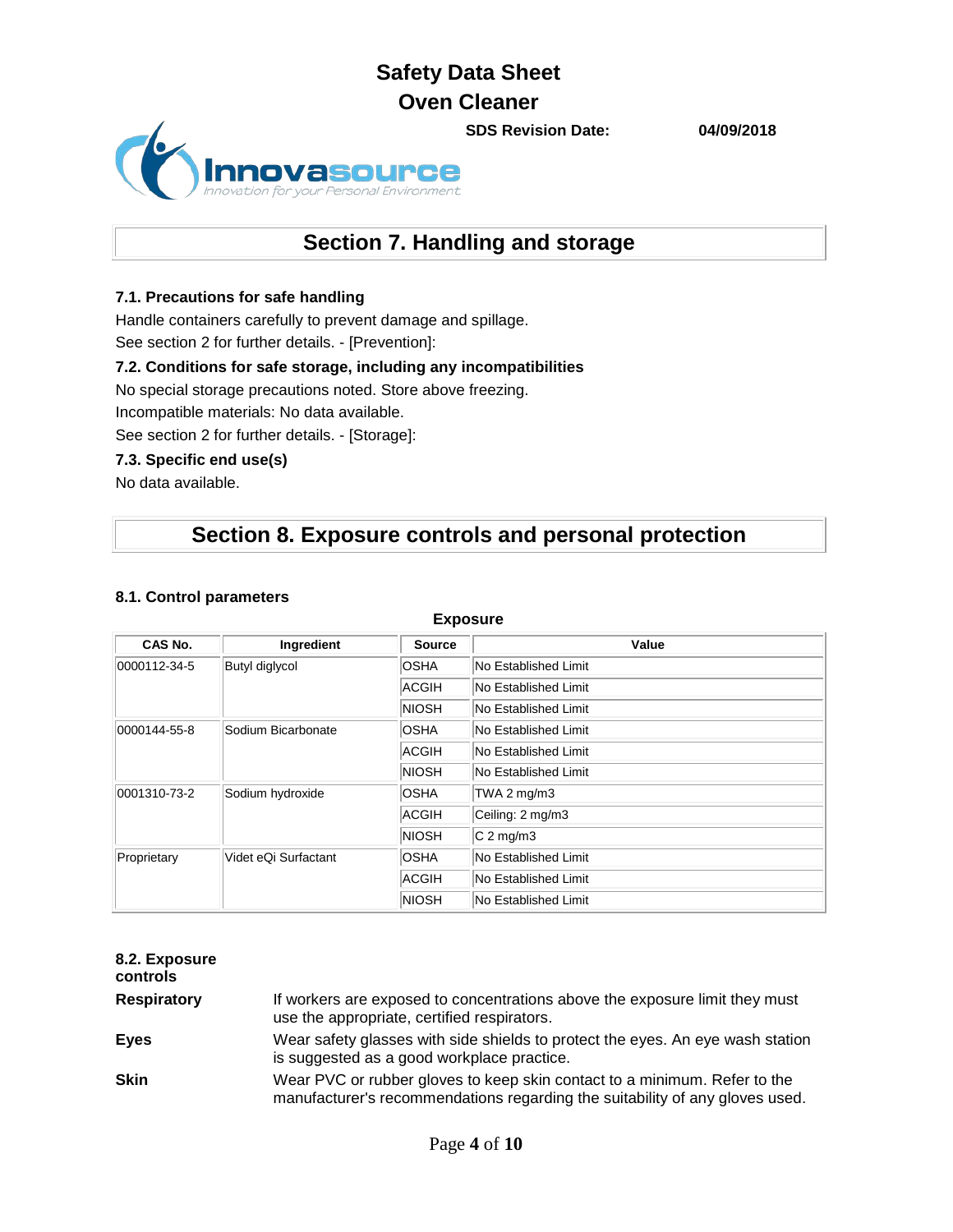**SDS Revision Date: 04/09/2018**



| <b>Engineering</b><br><b>Controls</b> | Provide adequate ventilation. Where reasonably practicable this should be<br>achieved by the use of local exhaust ventilation and good general extraction. If<br>these are not sufficient to maintain concentrations of particulates and any vapor<br>below occupational exposure limits suitable respiratory protection must be<br>worn. |
|---------------------------------------|-------------------------------------------------------------------------------------------------------------------------------------------------------------------------------------------------------------------------------------------------------------------------------------------------------------------------------------------|
| <b>Other Work</b><br><b>Practices</b> | Use good personal hygiene practices. Wash hands before eating, drinking,<br>smoking or using toilet. Promptly remove soiled clothing and wash thoroughly<br>before reuse.                                                                                                                                                                 |

See section 2 for further details.

# **Section 9. Physical and chemical properties**

### **9.1. Information on basic physical and chemical properties**

| Appearance                                                   | Clear to slightly hazy, low viscosity Liquid |
|--------------------------------------------------------------|----------------------------------------------|
| Odor                                                         | Mild surfactant                              |
| <b>Odor threshold</b>                                        | Not determined                               |
| рH                                                           | $11 - 12$                                    |
| Melting point / freezing point                               | Not Measured                                 |
| Initial boiling point and boiling range                      | Not Measured                                 |
| <b>Flash Point</b>                                           | Not Measured                                 |
| Evaporation rate (Ether = 1)                                 | Not Measured                                 |
| Flammability (solid, gas)                                    | Not Applicable                               |
| Upper/lower flammability or explosive limits                 | Lower Explosive Limit: Not Measured          |
|                                                              | <b>Upper Explosive Limit: Not Measured</b>   |
| Vapor pressure (Pa)                                          | Not Measured                                 |
| <b>Vapor Density</b>                                         | Not Measured                                 |
| <b>Specific Gravity</b>                                      | Not Measured                                 |
| <b>Solubility in Water</b>                                   | Not Measured                                 |
| Partition coefficient n-octanol/water (Log Kow) Not Measured |                                              |
| <b>Auto-ignition temperature</b>                             | Not Measured                                 |
| <b>Decomposition temperature</b>                             | Not Measured                                 |
| <b>Viscosity (cSt)</b>                                       | Not Measured                                 |
| 9.2. Other information                                       |                                              |
| No other relevant information.                               |                                              |

# **Section 10. Stability and reactivity**

### **10.1. Reactivity**

Hazardous Polymerization will not occur.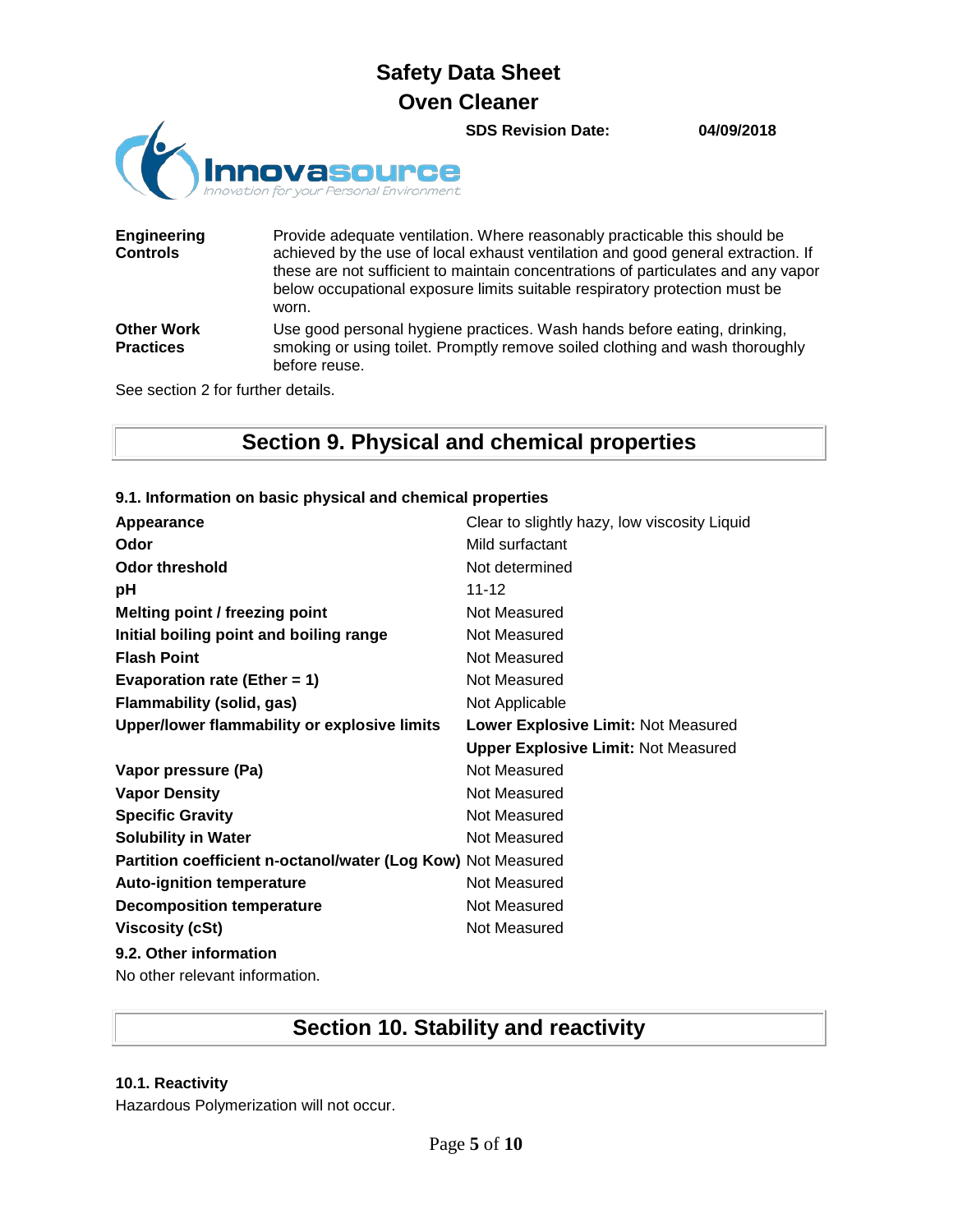**SDS Revision Date: 04/09/2018**



# **10.2. Chemical stability** Stable under normal circumstances.

**10.3. Possibility of hazardous reactions**

No data available.

**10.4. Conditions to avoid**

No data available.

#### **10.5. Incompatible materials**

No data available.

#### **10.6. Hazardous decomposition products**

No hazardous decomposition data available.

# **Section 11. Toxicological information**

#### **Acute toxicity**

Note: When no route specific LD50 data is available for an acute toxin, the converted acute toxicity point estimate was used in the calculation of the product's ATE (Acute Toxicity Estimate).

| Ingredient                           | Oral LD50,<br>mg/kg                 | Skin LD50,<br>mg/kg  | Inhalation<br>Vapor LC50,<br>mg/L/4hr | <b>Inhalation</b><br>Dust/Mist LC50.<br>mg/L/4hr | Inhalation<br>Gas LC50.<br>ppm |
|--------------------------------------|-------------------------------------|----------------------|---------------------------------------|--------------------------------------------------|--------------------------------|
| Videt eQi Surfactant - (Proprietary) | No data                             | No data              | No data                               | No data                                          | No data                        |
|                                      | available                           | available            | available                             | available                                        | available                      |
| Sodium Bicarbonate - (144-55-8)      | 4,001.00, Rat                       | No data              | No data                               | No data                                          | No data                        |
|                                      | - Category:                         | available            | available                             | available                                        | available                      |
| Butyl diglycol - (112-34-5)          | 7.291.00, Rat<br>- Category:<br>NA. | No data<br>available | No data<br>available                  | No data<br>available                             | No data<br>available           |
| Sodium hydroxide - (1310-73-2)       | No data                             | No data              | No data                               | No data                                          | No data                        |
|                                      | available                           | available            | available                             | available                                        | available                      |

### **Carcinogen Data**

| CAS No.      | Ingredient         | <b>Source</b> | Value                                                                 |
|--------------|--------------------|---------------|-----------------------------------------------------------------------|
| 0000112-34-5 | Butyl diglycol     | <b>OSHA</b>   | Regulated Carcinogen: No                                              |
|              |                    | <b>NTP</b>    | Known: No: Suspected: No                                              |
|              |                    | <b>IARC</b>   | Group 1: No; Group 2a: No; Group 2b: No; Group<br>3: No: Group 4: No: |
| 0000144-55-8 | Sodium Bicarbonate | <b>OSHA</b>   | Regulated Carcinogen: No                                              |
|              |                    | <b>NTP</b>    | Known: No: Suspected: No                                              |
|              |                    | <b>IARC</b>   | Group 1: No: Group 2a: No: Group 2b: No: Group<br>3: No: Group 4: No: |
| 0001310-73-2 | Sodium hydroxide   | <b>OSHA</b>   | Regulated Carcinogen: No                                              |
|              |                    | <b>NTP</b>    | Known: No: Suspected: No                                              |
|              |                    | <b>IARC</b>   | Group 1: No; Group 2a: No; Group 2b: No; Group<br>3: No: Group 4: No: |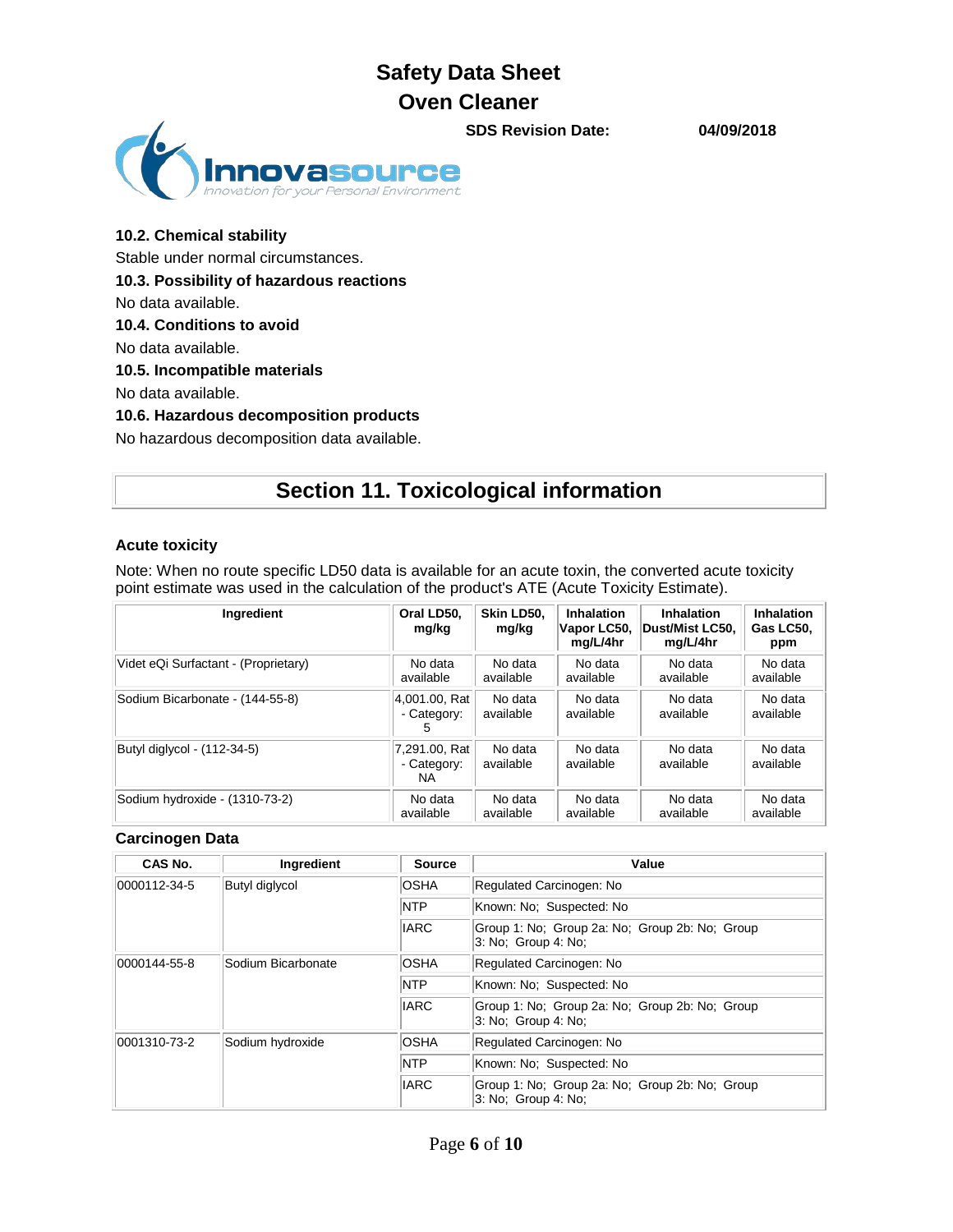**asourCe** 

**SDS Revision Date: 04/09/2018**

| Videt eQi Surfactant<br>Proprietary | OSHA | Regulated Carcinogen: No                                                 |                          |
|-------------------------------------|------|--------------------------------------------------------------------------|--------------------------|
|                                     |      | <b>INTP</b>                                                              | Known: No: Suspected: No |
|                                     | IARC | Group 1: No: Group 2a: No: Group 2b: No: Group<br>$ 3:$ No: Group 4: No: |                          |

| <b>Classification</b>         | Category | <b>Hazard Description</b>      |
|-------------------------------|----------|--------------------------------|
| Acute toxicity (oral)         |          | Not Applicable                 |
| Acute toxicity (dermal)       |          | Not Applicable                 |
| Acute toxicity (inhalation)   |          | Not Applicable                 |
| Skin corrosion/irritation     | 2        | Causes skin irritation.        |
| Serious eye damage/irritation | 2        | Causes serious eye irritation. |
| Respiratory sensitization     |          | Not Applicable                 |
| Skin sensitization            |          | Not Applicable                 |
| Germ cell mutagenicity        |          | Not Applicable                 |
| Carcinogenicity               |          | Not Applicable                 |
| Reproductive toxicity         |          | Not Applicable                 |
| STOT-single exposure          |          | Not Applicable                 |
| STOT-repeated exposure        |          | Not Applicable                 |
| Aspiration hazard             |          | Not Applicable                 |

# **Section 12. Ecological information**

### **12.1. Toxicity**

No additional information provided for this product. See Section 3 for chemical specific data. **Aquatic Ecotoxicity**

| Ingredient                           | 96 hr LC50 fish,<br>mg/l         | 48 hr EC50 crustacea,<br>ma/l | ErC50 algae,<br>mg/l                       |
|--------------------------------------|----------------------------------|-------------------------------|--------------------------------------------|
| Videt eQi Surfactant - (Proprietary) | Not Available                    | Not Available                 | Not Available                              |
| Sodium Bicarbonate - (144-55-8)      | 7,100.00, Lepomis<br>macrochirus | 4,100.00, Daphnia<br>magna    | Not Available                              |
| Butyl diglycol - (112-34-5)          | 1,300.00, Lepomis<br>macrochirus | 4,950.00, Daphnia<br>magna    | 101.00 (96 hr), Desmodesmus<br>subspicatus |
| Sodium hydroxide - (1310-73-2)       | 189.00, Leuciscus<br>idus        | 40.40, Ceriodaphnia<br>dubia  | 190.00 (72 hr), Algae                      |

### **12.2. Persistence and degradability**

There is no data available on the preparation itself.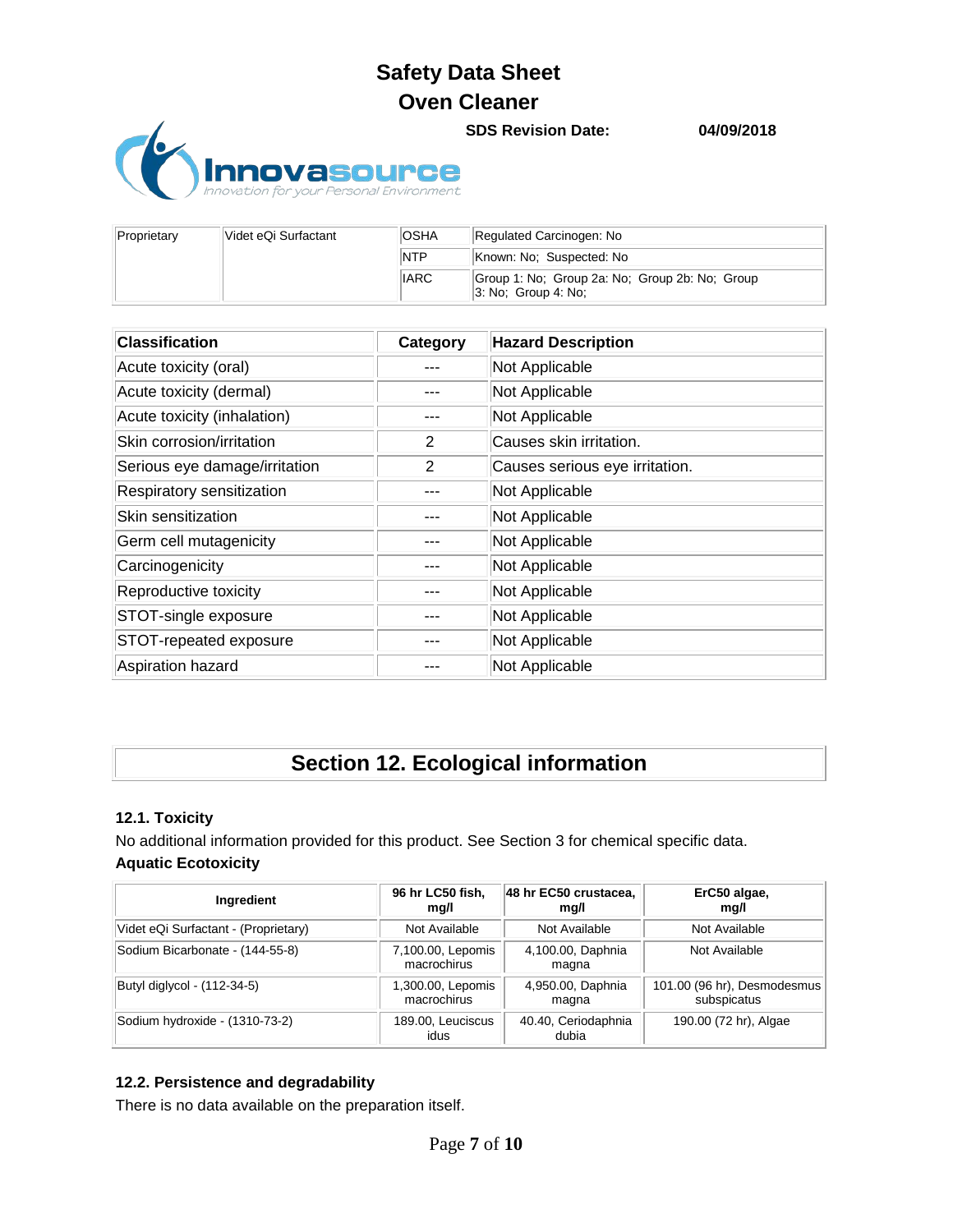**SDS Revision Date: 04/09/2018**



**12.3. Bioaccumulative potential** Not Measured **12.4. Mobility in soil** No data available. **12.5. Results of PBT and vPvB assessment** This product contains no PBT/vPvB chemicals. **12.6. Other adverse effects** No data available.

## **Section 13. Disposal considerations**

### **13.1. Waste treatment methods**

Observe all federal, state and local regulations when disposing of this substance.

# **Section 14. Transport information**

|                                     | <b>DOT (Domestic Surface)</b><br><b>Transportation)</b> | <b>IMO / IMDG (Ocean</b><br><b>Transportation)</b>                 | <b>ICAO/IATA</b>             |
|-------------------------------------|---------------------------------------------------------|--------------------------------------------------------------------|------------------------------|
| 14.1. UN number                     | Not Regulated                                           | Not Regulated                                                      | Not Regulated                |
| 14.2. UN proper<br>shipping name    | Not Regulated                                           | Not Regulated                                                      |                              |
| 14.3. Transport hazard<br>class(es) | <b>DOT Hazard Class: Not</b><br>Applicable              | <b>IMDG: Not Applicable</b><br><b>Sub Class: Not</b><br>Applicable | Air Class: Not<br>Applicable |
| 14.4. Packing group                 | Not Applicable                                          | Not Applicable                                                     | Not Applicable               |
| <b>14.5. Environmental hazards</b>  |                                                         |                                                                    |                              |
| <b>IMDG</b>                         | Marine Pollutant: No;                                   |                                                                    |                              |
| 14.6. Special precautions for user  |                                                         |                                                                    |                              |
|                                     | No further information                                  |                                                                    |                              |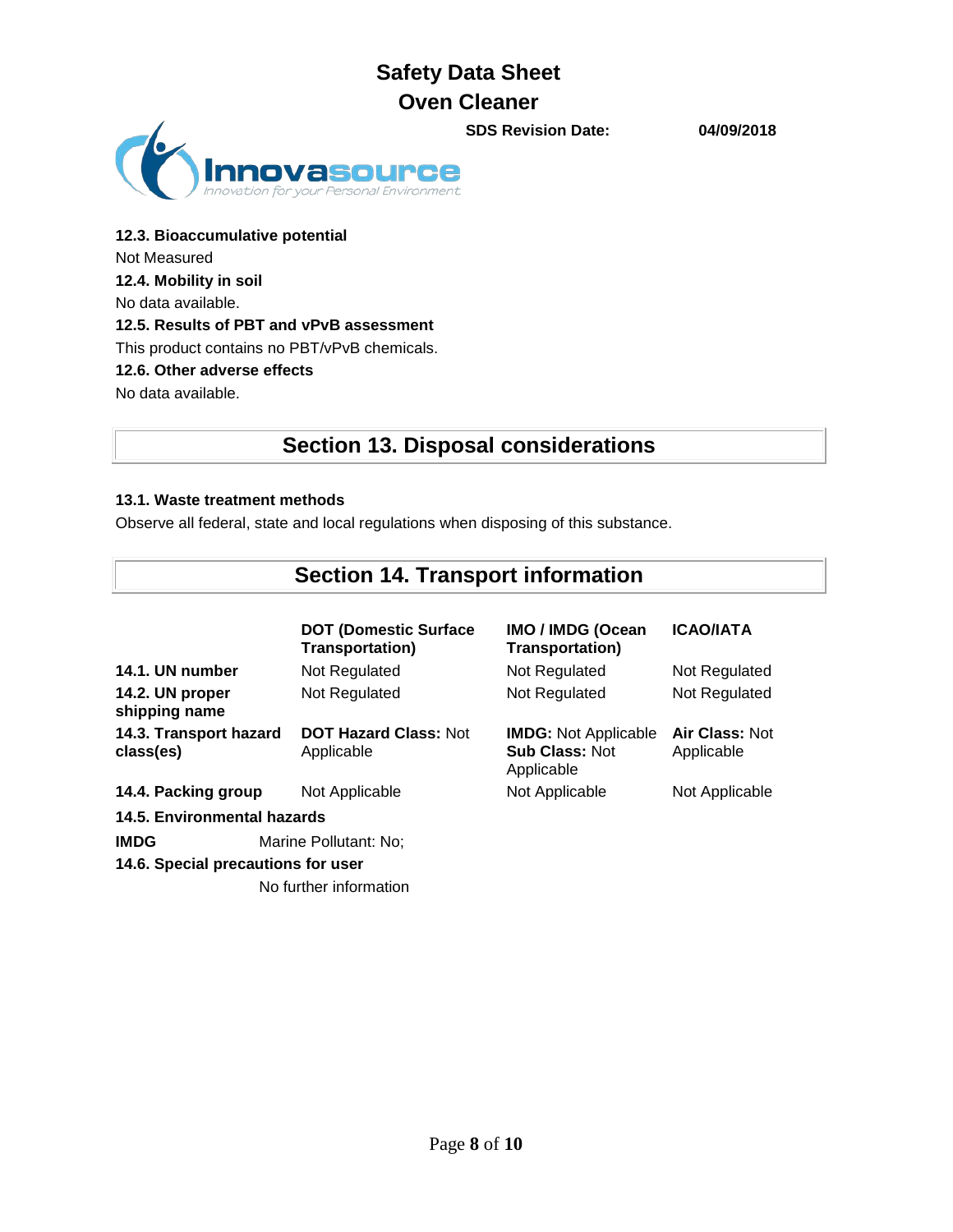

**SDS Revision Date: 04/09/2018**

## **Section 15. Regulatory information**

**Regulatory Overview** The regulatory data in Section 15 is not intended to be all-inclusive, only selected regulations are represented. **Toxic Substance Control Act ( TSCA)** TSCA Inventory. All components of this material are either listed or exempt from listing on the **WHMIS 1988 Classification** D2B **US EPA Tier II Hazards Fire:** No **Sudden Release of Pressure:** No

> **Reactive:** No **Immediate (Acute):** Yes

**Delayed (Chronic):** No

#### **EPCRA 302 Extremely Hazardous:**

To the best of our knowledge, there are no chemicals at levels which require reporting under this statute.

#### **EPCRA 313 Toxic Chemicals:**

Butyl diglycol

#### **Proposition 65 - Carcinogens (>0.0%):**

To the best of our knowledge, there are no chemicals at levels which require reporting under this statute.

#### **Proposition 65 - Developmental Toxins (>0.0%):**

To the best of our knowledge, there are no chemicals at levels which require reporting under this statute.

#### **Proposition 65 - Female Repro Toxins (>0.0%):**

To the best of our knowledge, there are no chemicals at levels which require reporting under this statute.

#### **Proposition 65 - Male Repro Toxins (>0.0%):**

To the best of our knowledge, there are no chemicals at levels which require reporting under this statute.